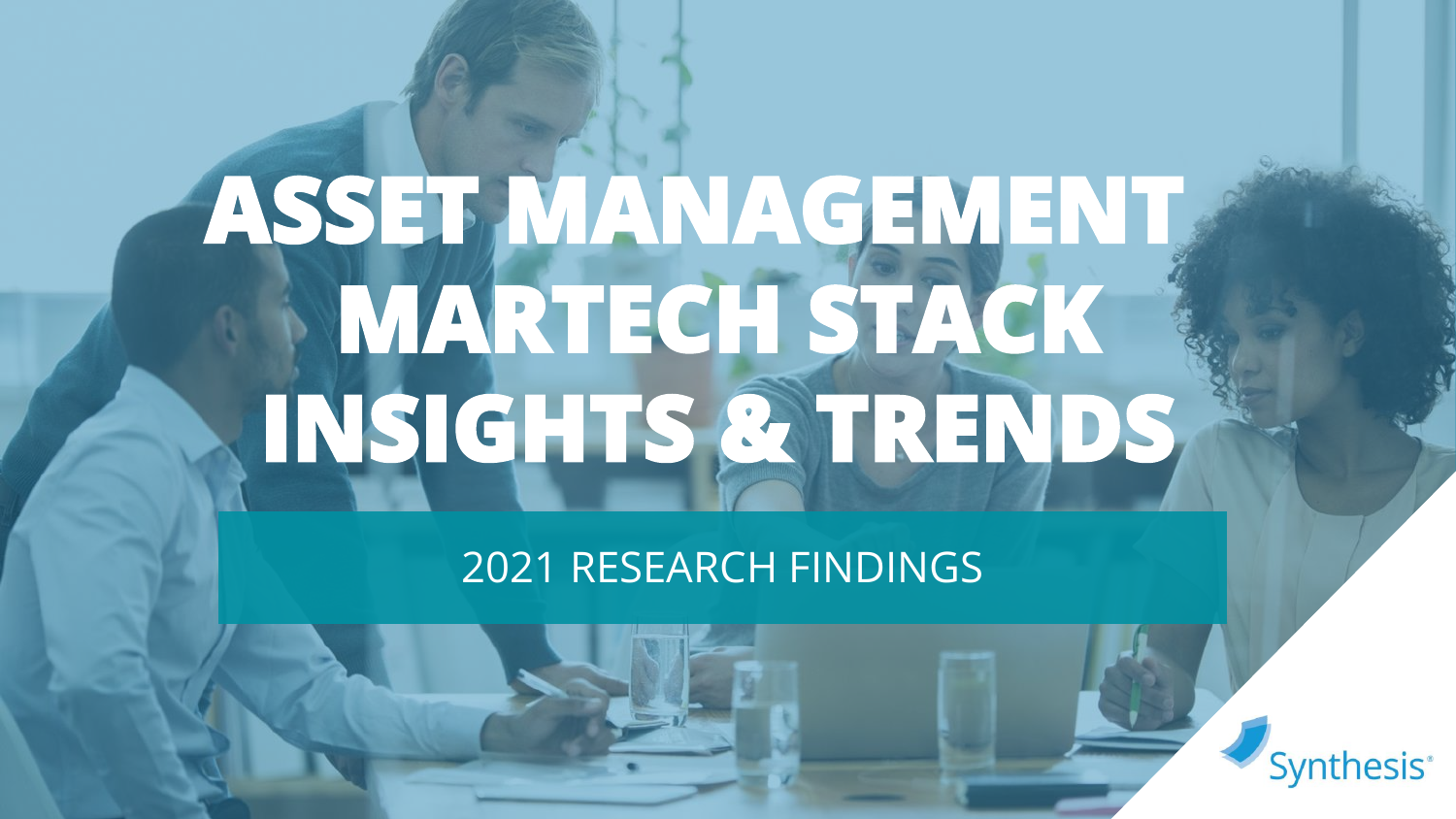

# **ABOUT OUR RESEARCH**

OBJECTIVES & METHODOLOGY

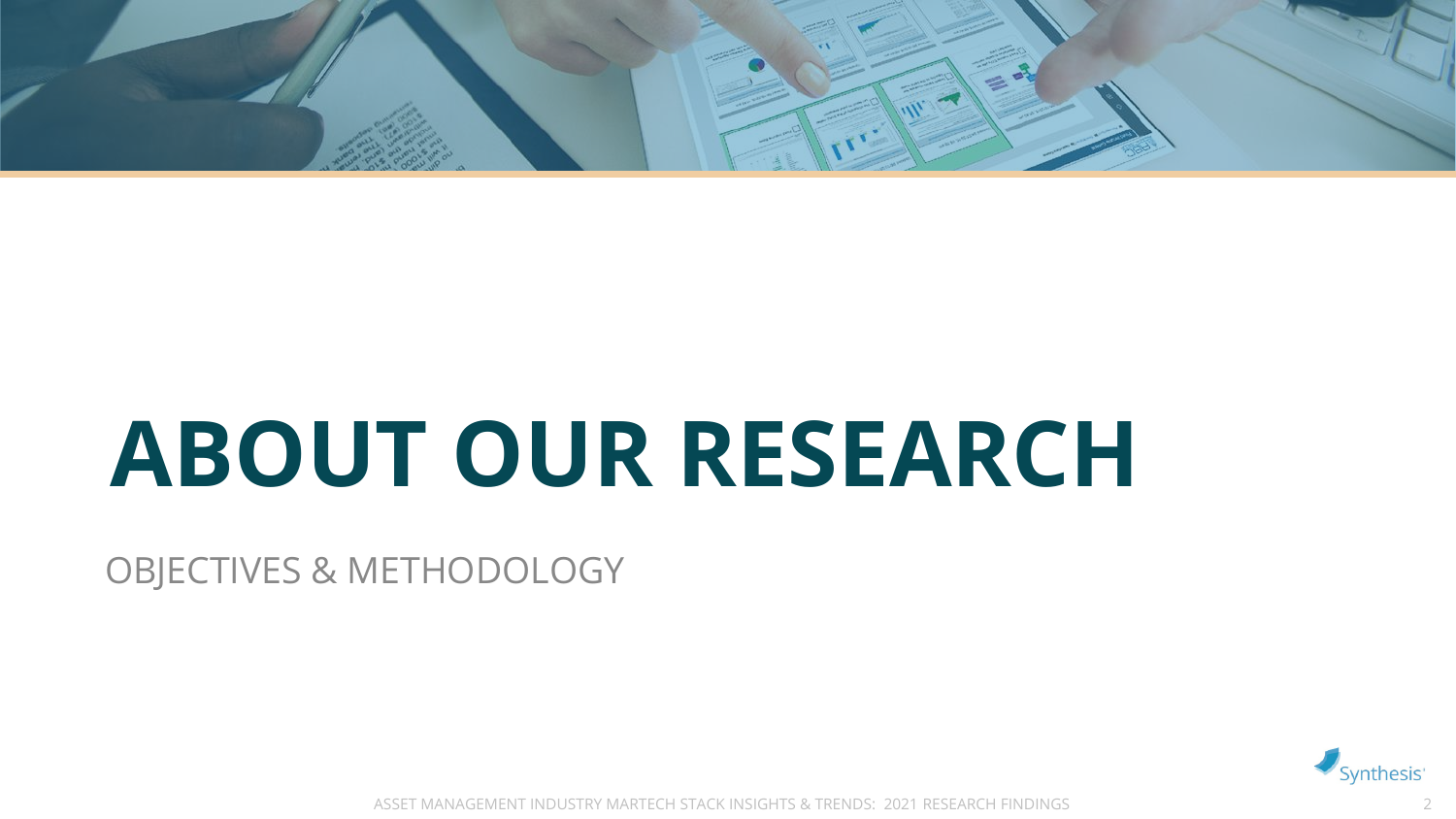# **ABOUT OUR RESEAR**

### **Our Goal was to Understand:**

- Which marketing technologies do asset managers have in their stack?
- How mature is the stack?
- How well-integrated is the stack?
- Who drives the decisions for buying marketing technology?
- How is the Martech stack changing over the next two years?

### **Our Research Process:**

- Online questionnaire sent to large, mid-size and boutique investment management firms
- Conversations with marketers at investment management firms
- Research conducted between June Oct 2021
- Research conducted by Synthesis Technology in collaboration with Sondhelm Partners & The Growth Strategy Group

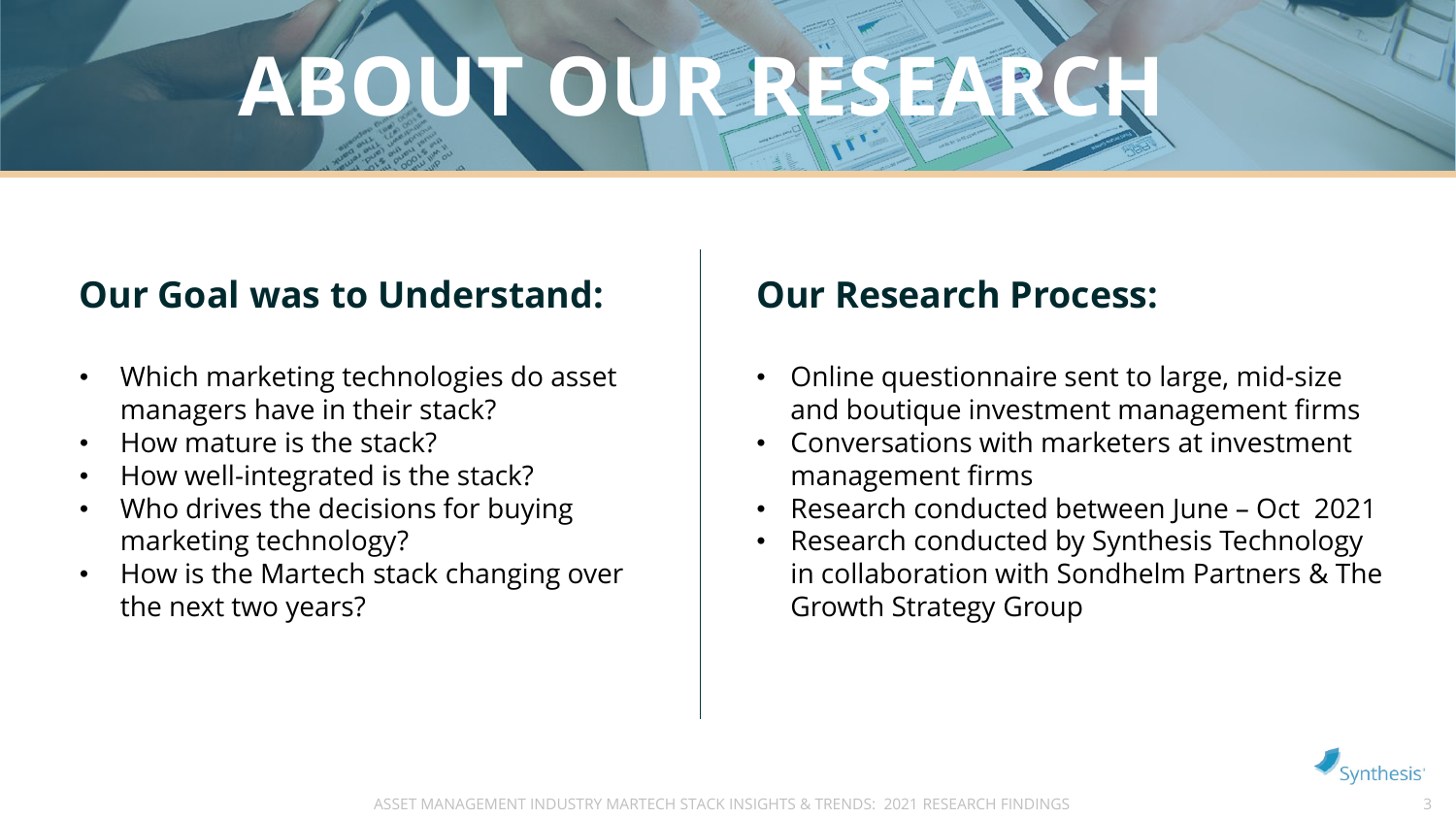# **PARTICIPATING FIRMS**

**Our research group is represented by a mixture of large, mid-size, and boutique firms by AUM.** Nearly half of the respondents are from firms managing over \$100B AUM. The remaining are split between mid-size firms and boutiques.



### **Examples of respondents' titles:**

- Head of Marketing
- Communications Director
- Head of Marketing Technology
- Marketing Director
- Digital Director
- Chief Marketing Officer
- VP, Head of Digital Strategy
- Marketing Operations Manager
- Head of Business Management
- Head of Relationship Management

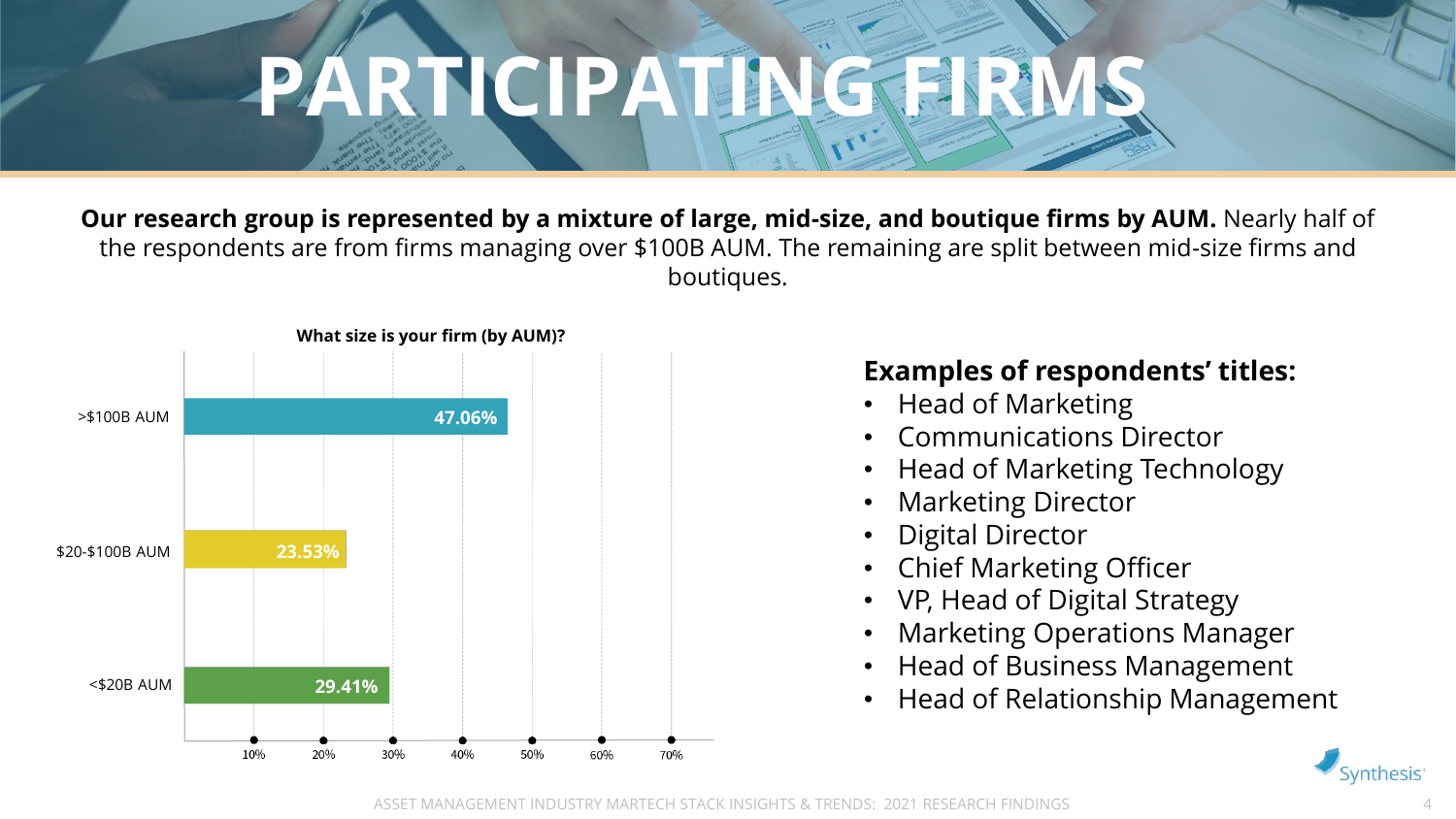# PARTICIPATING FIRM

### **88% of the respondents are marketers who are responsible for evaluating and/or implementing marketing technology.**



**Are you responsible for evaluating and/or implementing marketing** 

### **By firm size:**

- In boutiques, 80% of the respondents reported implementing marketing technology
- In midsize firms, 50% reported implementing
- In the larger institutions, only 13% reported implementing
- In the largest institutions, most of our respondents are evaluating their stack, but not responsible for implementing

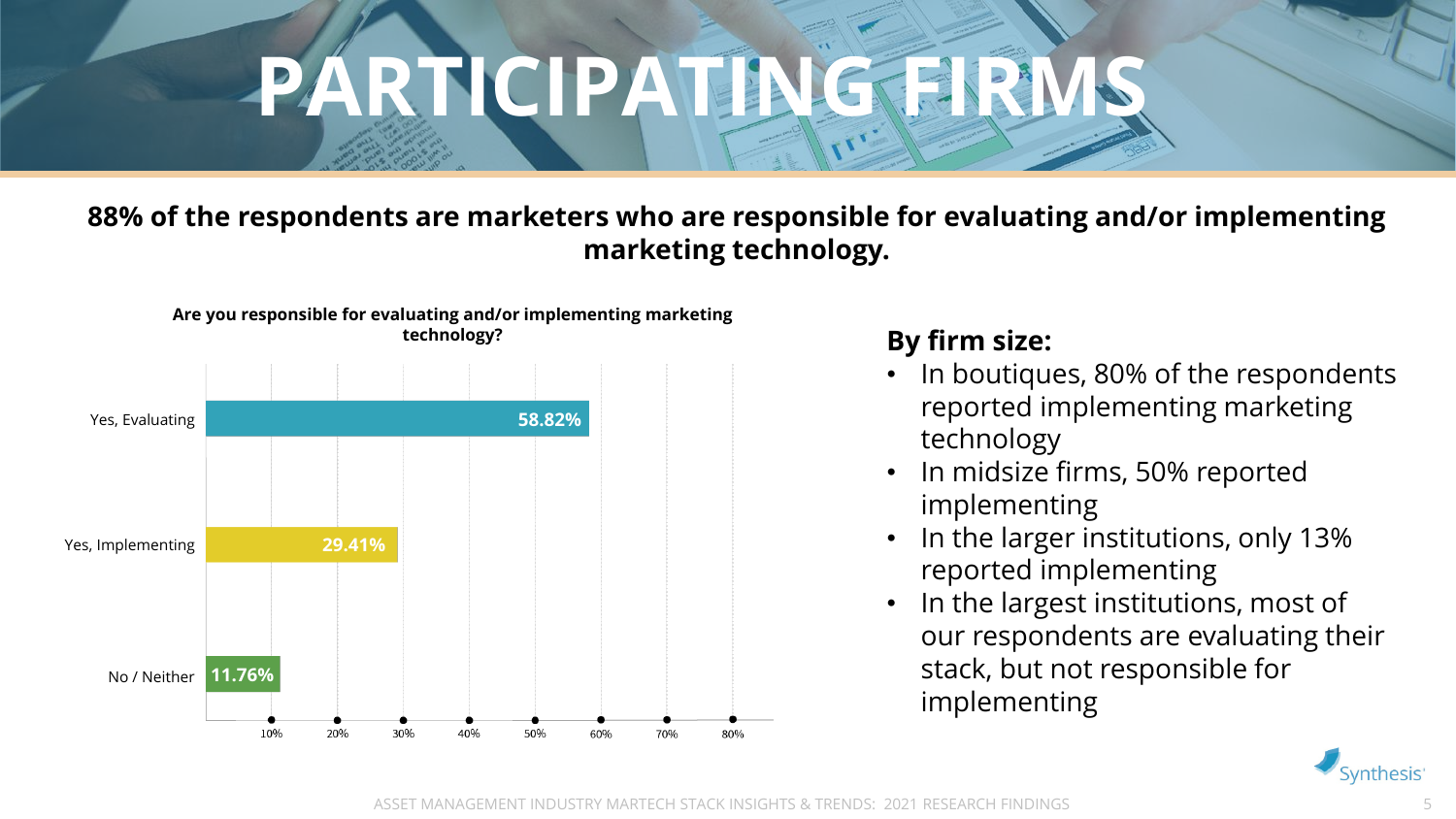# **PARTICIPATING FIRMS**

**Our research group serves institutional, intermediary, and retail audiences and offers a variety of investment vehicles. The top 3 vehicles offered by these firms are Mutual Funds, SMAs, & ETFs.**





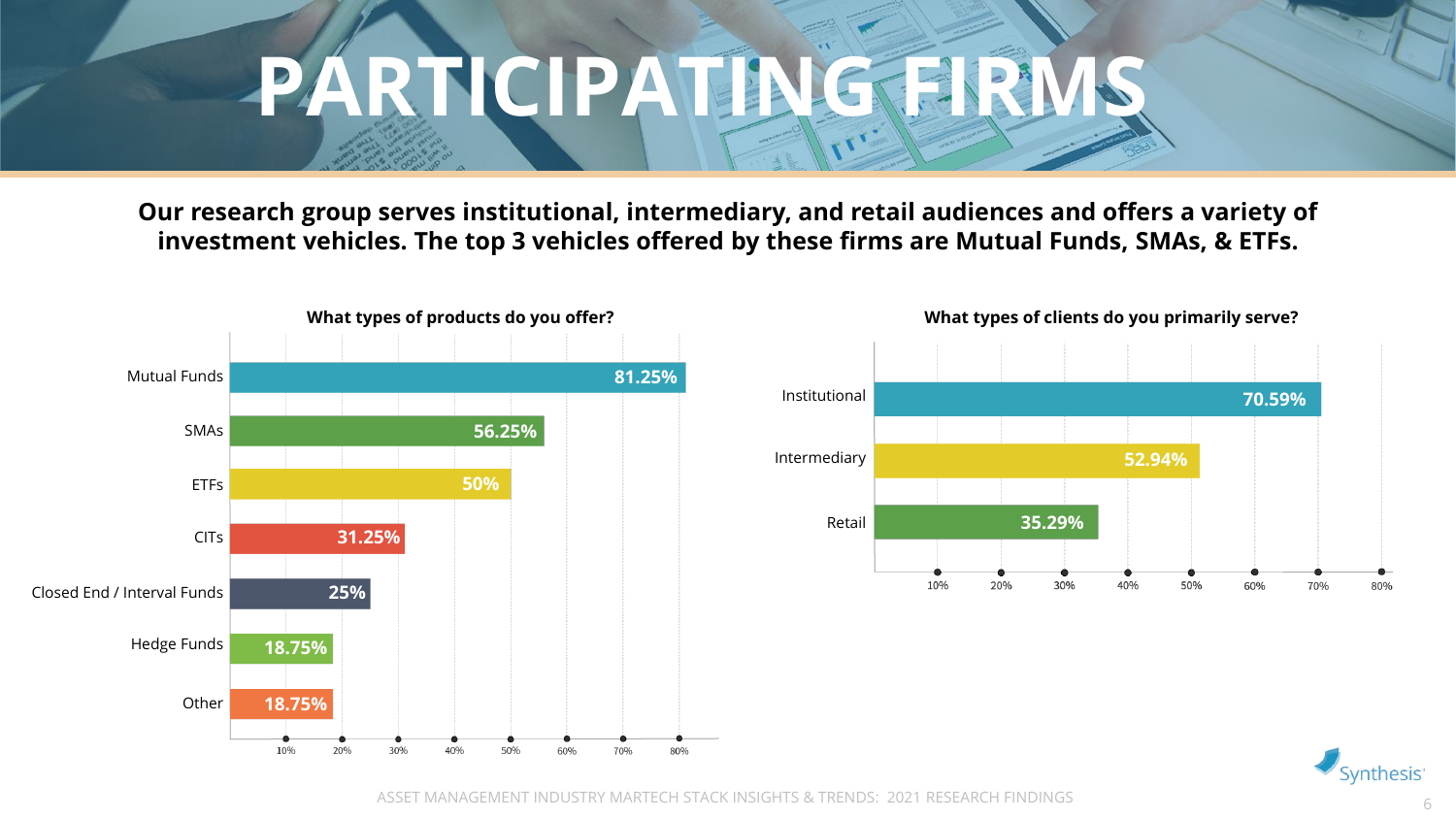

# **KEY FINDINGS**

INSIGHTS & OBSERVATIONS

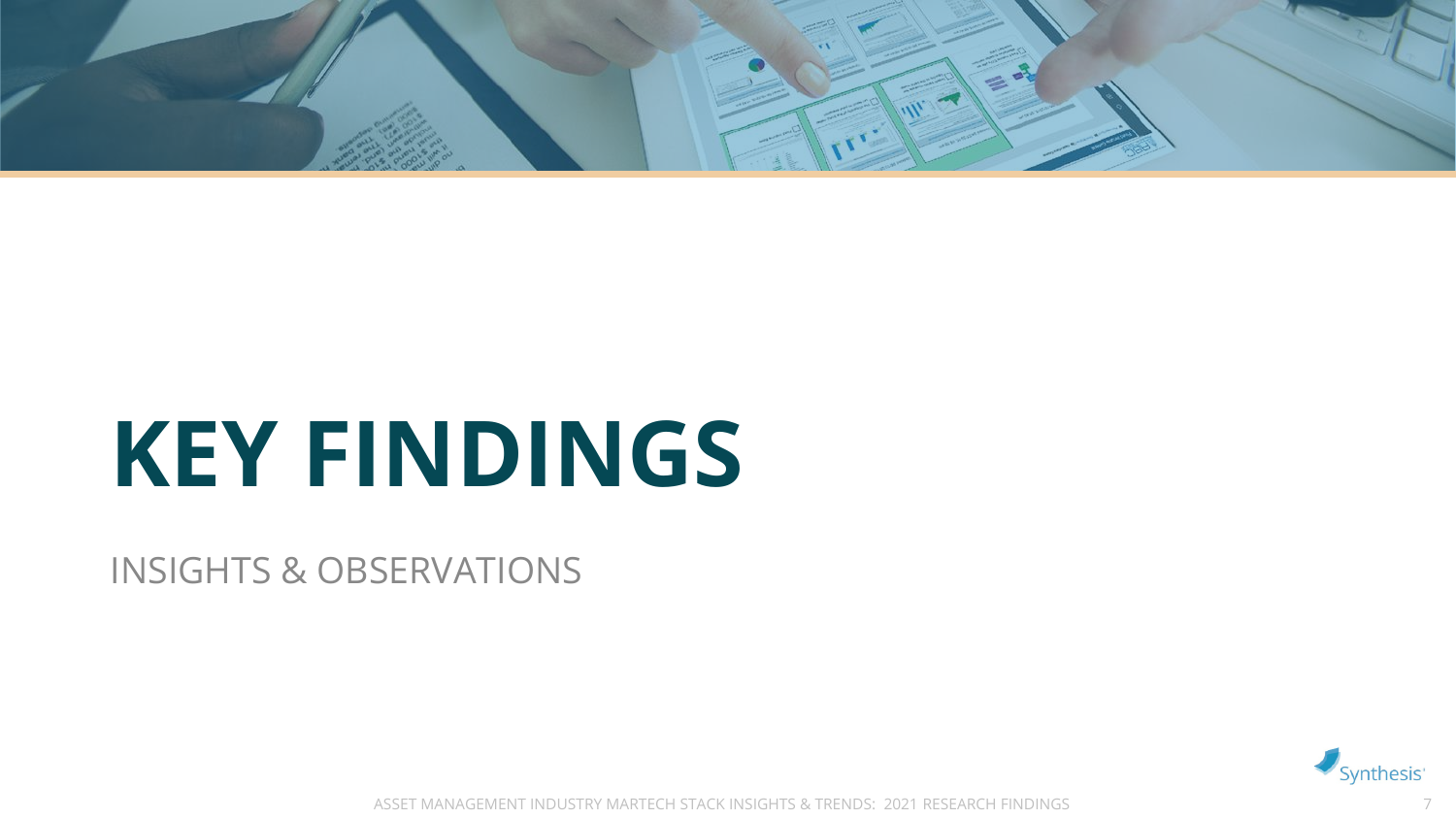### **TOP 3 MARTEC**

### *Key Finding #1***: The top 3 tools used by firms are CRM, Marketing Automation, and Document Management Systems.**

CRMs are the most widely adopted tool with 94% of firms using one. However, tool adoption in other areas of the stack vary by AUM, and boutique firms clearly lag behind in tools like sales enablement, digital asset management, and social media engagement platforms.

**Asset Managers, what marketing technology are you using at your firm?**

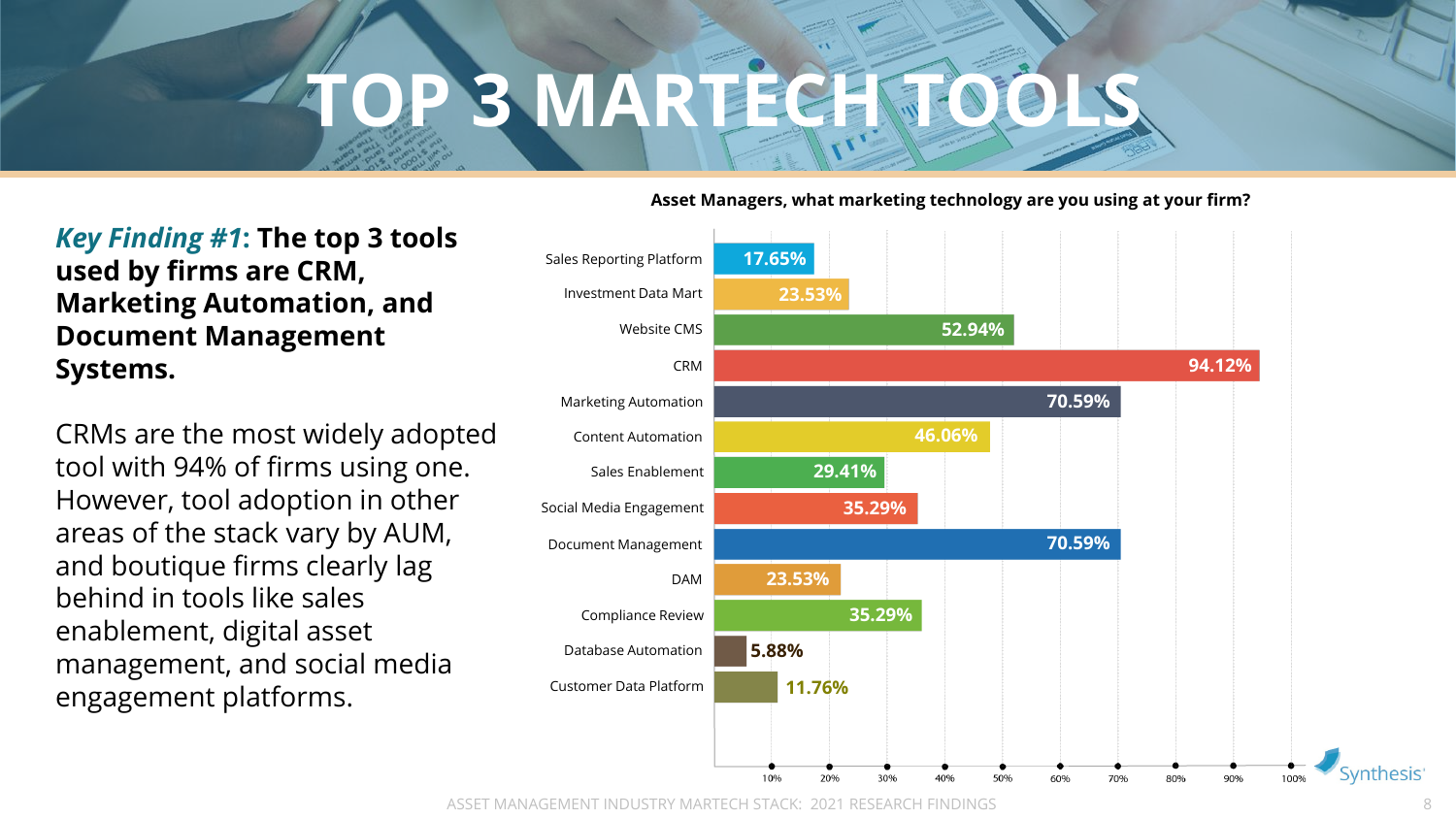## STACK MATURITY IS LARGEL **DETERMINED BY FIRM SIZE**

*Key Finding #2***: The top 3 tools used by firms are CRM, Marketing Automation, and Document Management Tools.** However, tool adoption in other areas of the stack varies by AUM, and boutique firms clearly lag in tools like sales enablement, content automation, and social media engagement platforms.

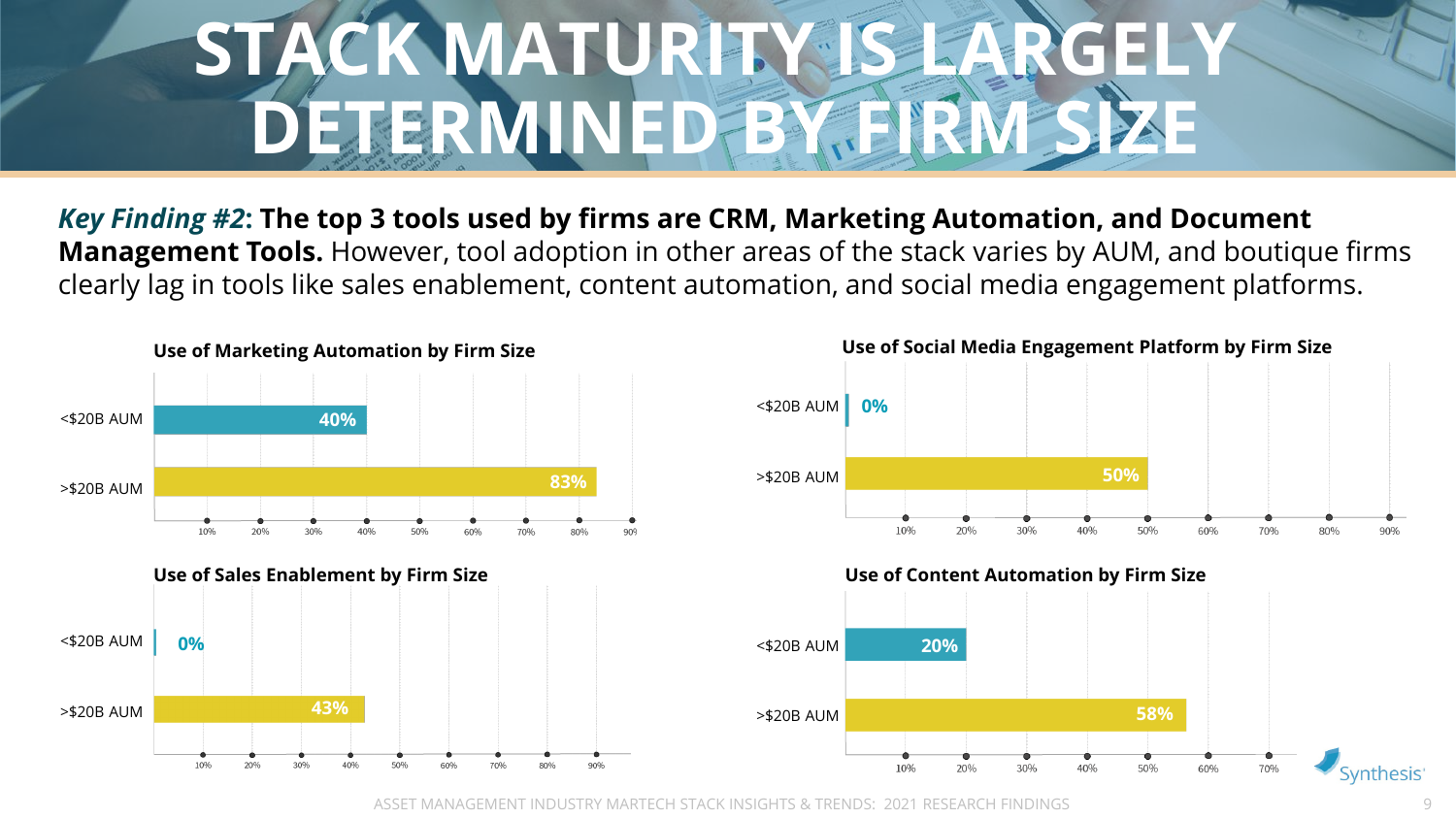# **CONSOLIDATION ISNEATHE GOA**

#### *Key Finding #3***: Marketing organizations are not trying to consolidate technology so much as they are trying to better utilize what they have in order to improve operational efficiency and marketing effectiveness.**

Over half of the respondents reported a low level of redundancy in the stack and only 29% reported consolidation as a driving factor of change over the next 2 years. Instead, the biggest drivers of change were operational efficiency improvements, client experience improvements, and better business insights/analytics - in that order.



**How would you prioritize what's driving changes in your** 



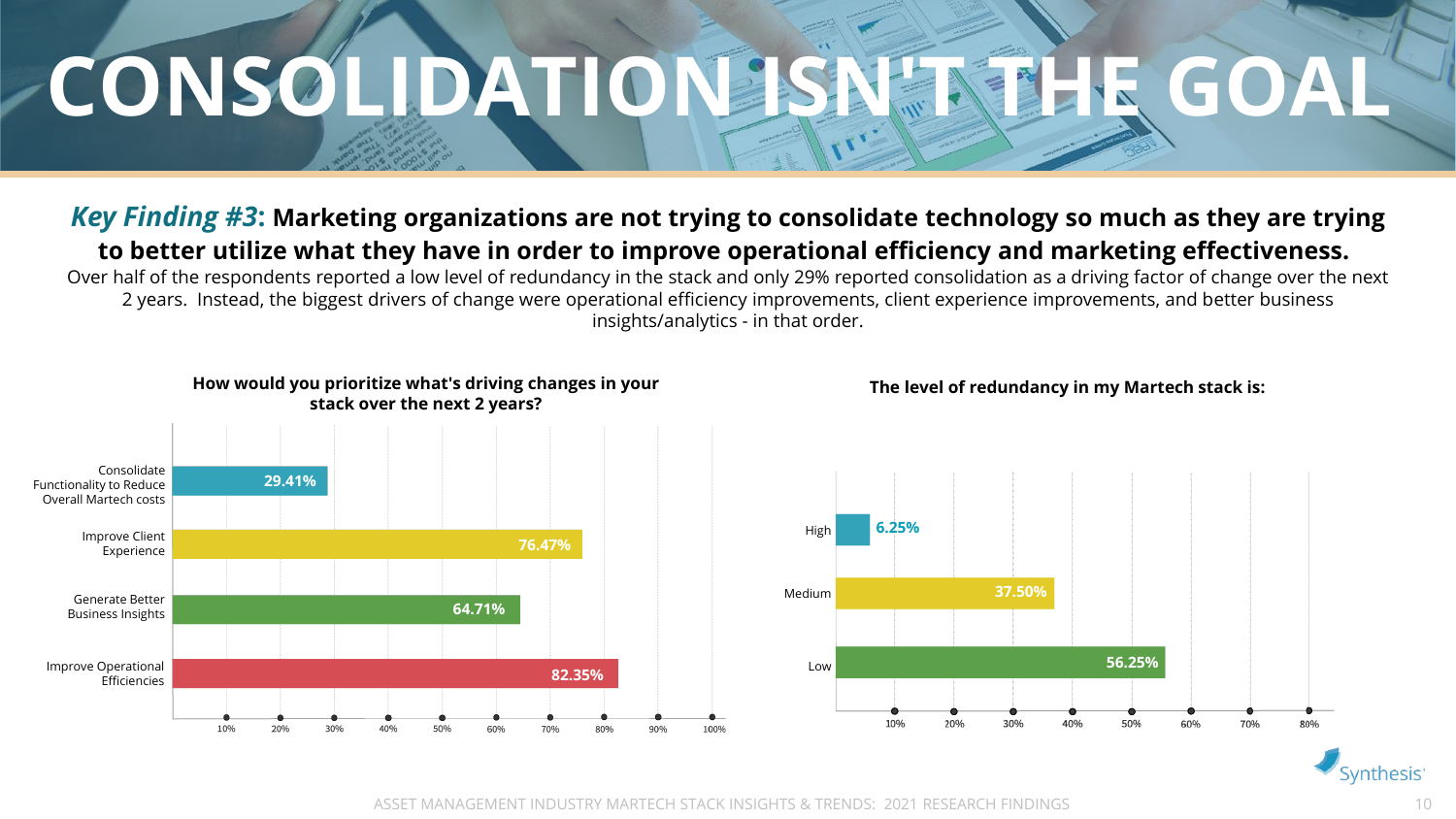# **BETTER INTEGRATION NEEDED**

### *Key Finding #4***: 41% of respondents reported that their systems were "not very well integrated". In order to achieve their goals of improving operational efficiency, client experience, and business insights over the next 2 years, firms must work toward creating a well-integrated stack.**

Only 6% of respondents reported having a very well-integrated Martech stack.

Most respondents reported that their stacks are "somewhat integrated" or are "not very well integrated".

#### **How well would you say your stack is integrated? (Meaning, workflows between systems are seamless)**

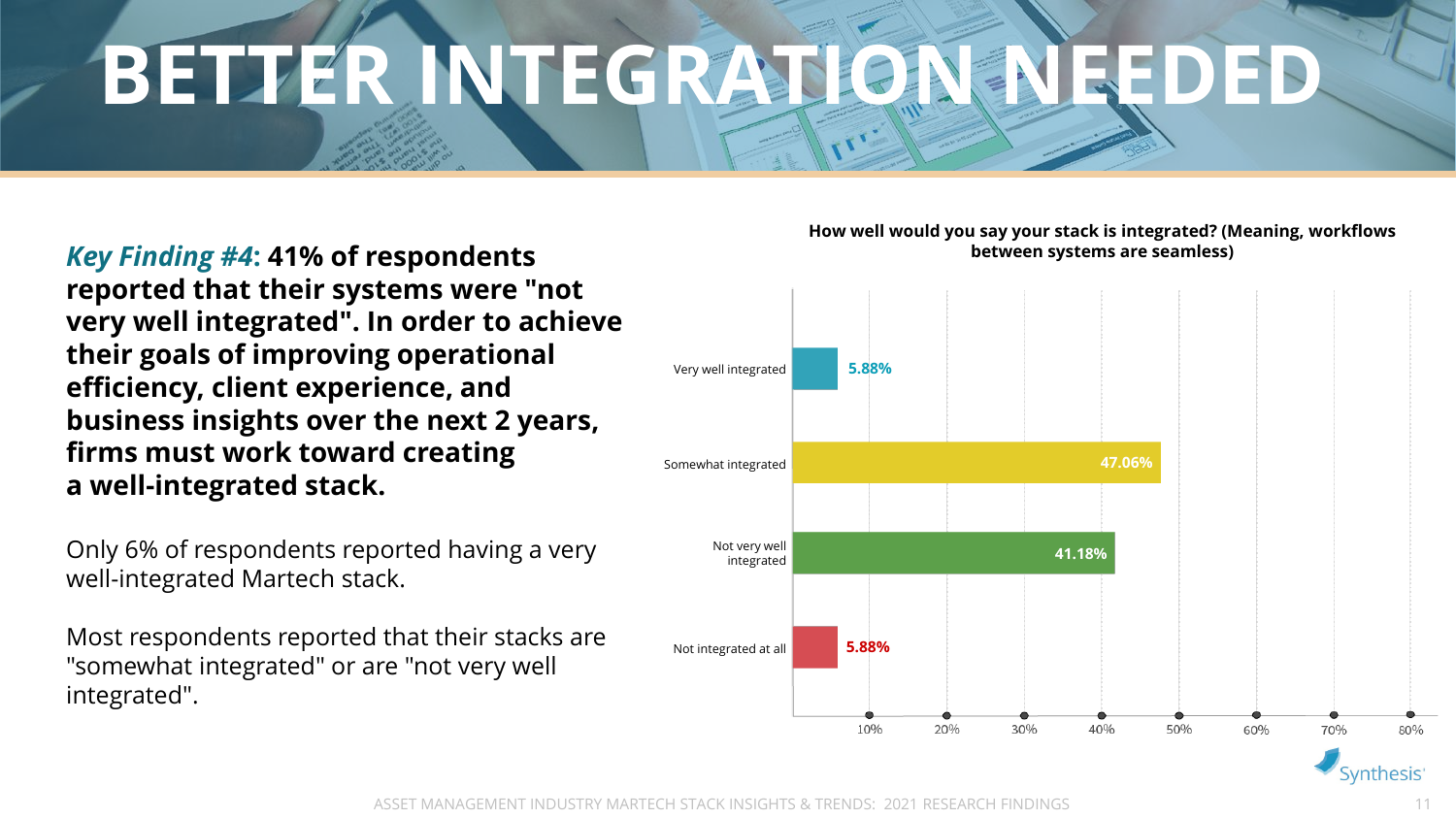### **GROWING NEED** COMPLIANCE INTEGRATI

*Key Finding #5***: Only 7% reported having their compliance review system integrated with content automation, yet 60% said it should be.** In our conversations with Marketers, we learned that compliance review systems are often not well integrated with content automation, which slows down time-to-market for factsheets, pitchbooks, and other materials. Other key integrations include the CRM, Website CMS, and Marketing Automation systems.

Investment Data Mart Website CMS CRM Marketing Automation Sales Enablement DAM Document Management Compliance Review System Something Else **13.33% 33.33% 40.00% 13.33% 33.33% 6.67% 33.33% 6.67% 40.00%**





#### **Which ones aren't integrated but should be?**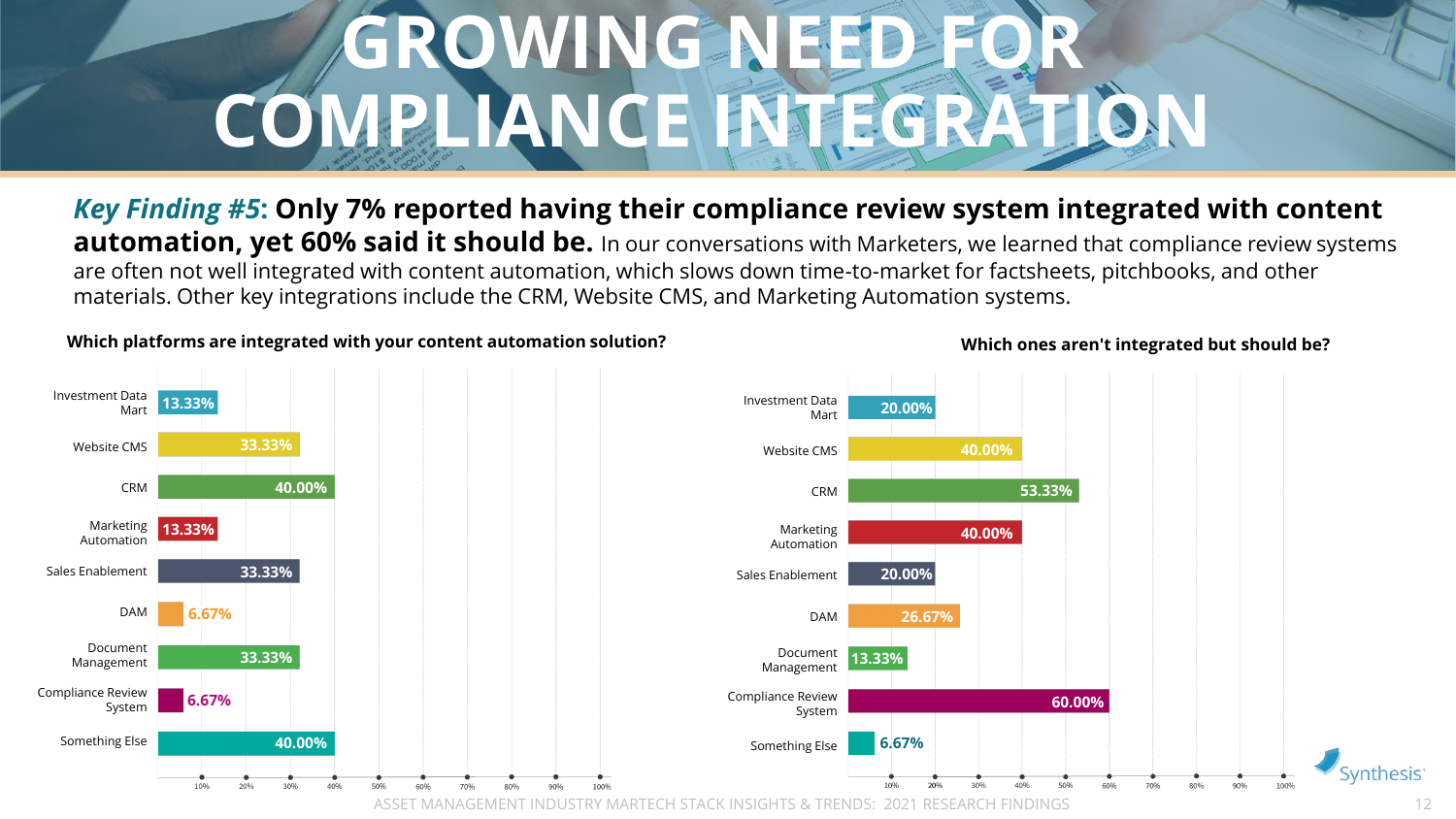### **LACK OF DATA INTEGRATION IS STILL A PROBLEM**

### *Key Finding #6***: Surprisingly, only 24% reported having a data management solution for product data, and even fewer only 13% - reported having an integrated product data management + content automation system.**

In our conversations with Marketers at these firms, we learned that manual data intake continues to be a problem for marketers, yet integration of the data mart isn't a high priority or it's an internal initiative that has been dragging on for years. This is contributing to slower time-to-market for key materials like factsheets, pitchbooks, and commentaries as well as higher operational costs associated with content production.



#### **Which platforms are integrated with your content automation solution?**

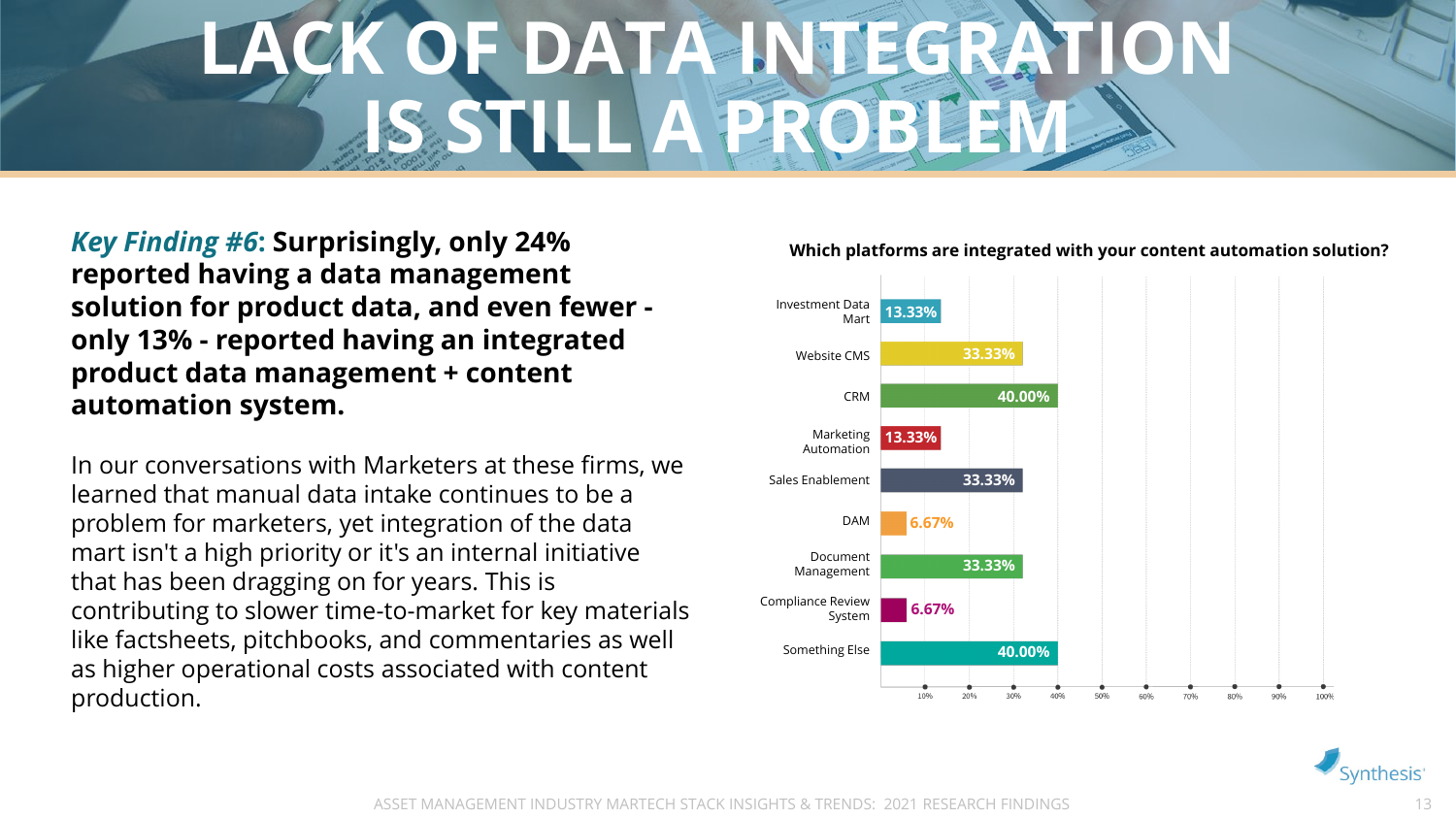# **MARKETING DRIVES DECISIONS**

### *Key Finding #7***: Not surprisingly, Marketing has the most influence over Martech decisions, followed by IT and then Sales.**

82% of respondents said Marketing has the most influence over Martech stack buying decisions.

When looking at influence by AUM tier, it's clear that Sales has much more influence at smaller firms than larger firms. 60% of firms with <\$20B AUM reported that Sales has influence in the decision, whereas only 8% of firms >\$20B reported Sales having influence.

This could be explained by the fact that, in most smaller firms, marketing reports up to Sales.



**Who has the most influence over decisions about your Martech stack?**